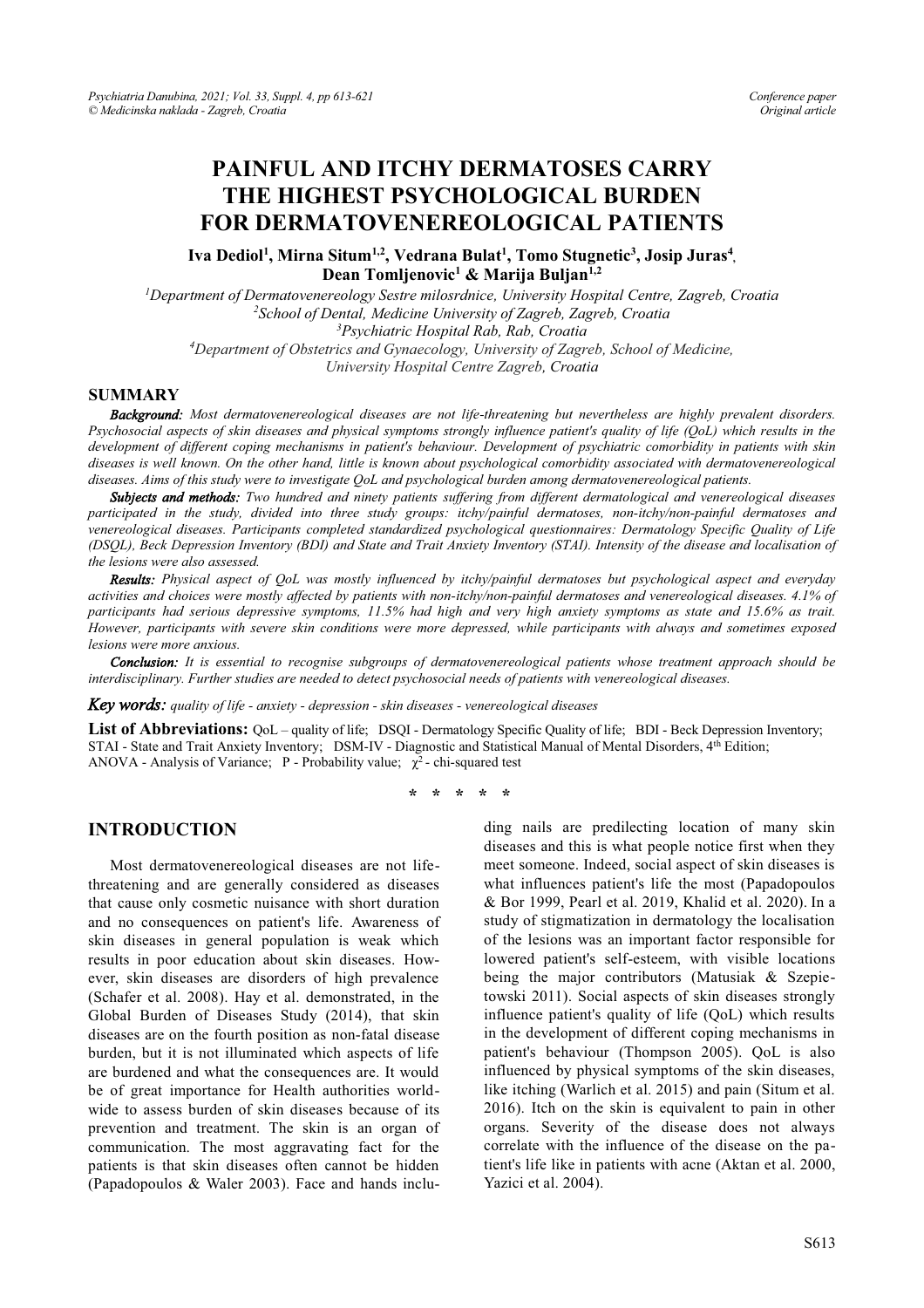Development of psychiatric comorbidity in patients with skin diseases is already well known. For many dermatological conditions like psoriasis, atopic dermatitis, hand eczema, acne, hidradenitis suppurativa increased risk of depression and other psychiatric disorders is reported (Vallerand et al. 2019, Dalgard et al. 2015, Picardi et al. 2000). On the other hand, little is known about psychological comorbidity between common skin diseases and venereological diseases. There are only a few studies that addressed the psychological status of patients with common venereological diseases. Also the differences between quality of life in patients with common skin diseases and venereological diseases are yet to be established. Aims of this study were to investigate quality of life and psychological burden among dermatovenereological patients.

# **SUBJECTS AND METHODS**

# **Subjects**

This study was approved by the Ethics Committee of the Medical School University of Zagreb and Ethics Committee of the University Hospital Center «Sestre milosrdnice» in Zagreb where it was conducted, with regards to the Helsinki declaration. Two hundred and ninety female and male inpatients and outpatients suffering from different dermatological and venereological diseases participated in the study. All participants were invited to take part in the study by a member of a medical staff while attending a regular follow-up or during hospitalization at the Department of Dermatovenereology. Exclusion criteria for the participants where the diagnosis of previous psychiatric disorder or other chronic illness (including malignant tumours) and taking medications that could provoke skin itching. Age of the participants ranged from 25 to 65 years. Participants were divided in three study groups with 90 participants in each group. The first group included participants with itchy/ painful dermatoses, the second group participants with non-itchy/non-painful dermatoses and the third group included participants with venereological diseases. The first group with itchy/painful dermatoses included 30 patients with psoriasis, 30 with atopic dermatitis and 30 with venous ulcer while the second group with nonitchy/non-painful dermatoses included 30 patients with vitiligo, 30 patients with acne and 30 patients with alopecia. The third group with venereological diseases included 30 patients with anogenital warts, 30 patients with genital *Herpes simplex* infection and 30 patients with balanopostitis/vulvovaginitis.

# **Methods**

All participants gave informed consent and completed the general information, information about the disease and standardized psychological questionnaires: Dermatology Specific Quality of life (DSQL), Beck

S614

Depression Inventory (BDI) and State and Trait Anxiety Inventory (STAI).

DSQL is inventory that measures influence of the disease and its treatment on the patient's physical, psychological and social functioning and patient's perception (Anderson & Rajagopalan 1997). State of the skin, everyday activities, work and school, social aspect and psychological aspect are dimensions of DSQL. Answers are presented on Likert's scale from 0, which means never, to 4, which means always or almost always.

BDI is an inventory that measures level of depressive symptoms. This inventory was created by A.T. Beck in 1961, and in 1996 BDI was reviewed (Beck et al. 1961, Beck et al. 1996). It is often used tool in clinical trials to detect depressive symptoms and it is adjusted to Diagnostic and Statistical Manual of Mental Disorders,  $4<sup>th</sup>$  edition (DSM-IV) classification. It consists of 21 questions regarding depressive mood and depressive symptoms behaviour. Answers range from 0 to 4, with a sum of 0-63 points. Minimal depressive symptoms are considered from 0 to 13, mild depressive symptoms from 14 to 19, average depressive symptoms from 14 to 19 and serious depressive symptoms from 29 to 63 points.

STAI is an inventory that measures anxiety symptoms as state and trait in adults. It was designed in 1987 by Spielberger (2000) and consists of two scales: S - which measures momentary state anxiety symptoms like anxiety, frustration and tension which are varying; and O - which measures trait anxiety symptoms that are stable in time and do not change in specific situation. Every scale has 20 questions with four possible answers from 0 to 4. Sum of all points indicates the level of anxiety symptoms compared to general population.

General information included gender, age of the participant, diagnosis, intensity of the disease (mild, average, severe) and localisation of the lesions  $-\frac{1}{2}$  always exposed areas (head, face, neck, hands), sometimes exposed areas (trunk, arms, legs) and never exposed areas.

# **Statistical analysis**

MedCalc version 13 was used to analyse the data. Parametric tests, K-S Lilliefors test for normality distribution and Leven test for variance equality, were assessed for results. Results were calculated by t-test (confidence interval 95%), multifactorial ANOVA and Scheffe post-hoc test. Pearson's or Spearman's coefficient of correlation were applied for correlations between results and regression analysis was used for influence of independent variables.

# **RESULTS**

# **Descriptive data**

A total of 270 participants were included in the study, 145 (53.7%) women and 125 (43.6%) men. They were divided into three groups (n=90 in each group). Mean age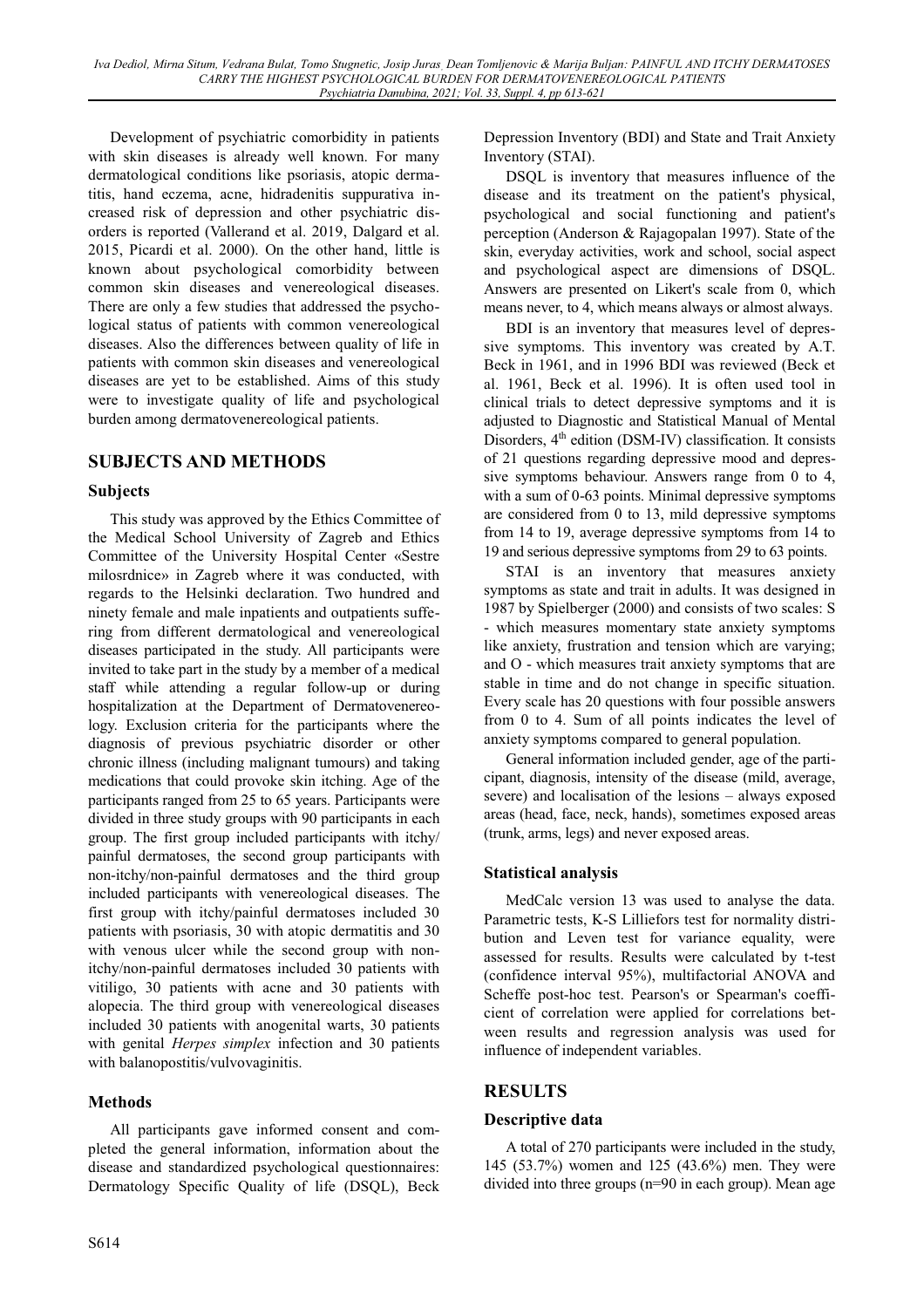of participants was 41.5 years with 51 years in group with itchy/painful disorders, 35 years in group with nonitchy/non-painful disorders and 29 years in group with venereological diseases. Statistical differences was shown between age of the study groups (P<0.001). Patients with itchy/painful dermatoses had higher severity of the disease whereas patients with venereological diseases had lower severity of the disease. There was a statistically significant difference between the severity of the disease in the study groups  $(\chi^2 = 20.293; \text{ P} < 0.001)$ . Participants with non-itchy/non-painful disorders had lesions mostly on the visible areas of the skin (94.6%). *Post hoc* analysis showed significant difference between localisations of the lesions in the study groups  $(\chi^2 = 325.174; P < 0.001)$ .

# **Quality of life**

Results for different dimensions of quality of life in study groups are shown in the Table 1.

Itchy/painful dermatoses have the highest influence on patient's QoL in aspect of *state of the skin* (1.71 on

**Table 1.** Different dimensions of QoL in study groups

the scale from 0 to 4), *everyday activities and choices*  and *psychological dimension* (1.40 on the scale from 0 to 4). *Psychological dimension* (1.40 on the scale from 0 to 4) and *everyday activities and choices* (1.20 on the scale from 0 to 4) were influenced the most in the patients with non-itchy/non-painful dermatoses. Venereological diseases showed the strongest influence on the *psychological dimension* of QoL in this study (1.20 on the scale from 0 to 4). Statistically significant differences between all the dimensions of QoL in study groups except *psychological dimension* (P<0.308) were registered.

## **Depressive and anxiety symptoms**

In all study groups, depressive and anxiety symptoms were recorded, however in mild form (Table 2). There was no statistically significant difference between depressive symptoms in all study groups (P<0.05). Significant differences in anxiety symptoms as state and trait were registered between patients with venereological disease and other two study groups.

| Dimensions of OoL       | <b>rapic 1.</b> Different difficultions of QUE in study groups<br>Study group | $\mathcal{C}$ | 25. P.       | 75. P.       | H      | P       | Mann-Whitney, P                 |
|-------------------------|-------------------------------------------------------------------------------|---------------|--------------|--------------|--------|---------|---------------------------------|
| State of the skin       | Itchy/painful dermatoses (A)                                                  | 1.71          | 1.14         | 2.28         |        |         | $A:B \leq 0.001$                |
|                         | Non-itchy/non-painful<br>dermatoses (B)                                       | 0.86          | 0.42         | 1.71         | 37.042 | < 0.001 | $A:C \leq 0.001$                |
|                         | Venereological diseases (C)                                                   | 1.00          | 0.43         | 1.57         |        |         | $B:C = 0.804$                   |
| Everyday activities and | Itchy/painful dermatoses $(A)$                                                | 1.40          | 0.80         | 2.00         |        |         | $A:B = 0.143$                   |
| choices                 | Non-itchy/non-painful<br>$d$ ermatoses $(B)$                                  | 1.20          | 0.60         | 1.80         | 18.397 | < 0.001 | $A:C \leq 0.001$                |
|                         | Venereological diseases (C)                                                   | 0.80          | 0.40         | 1.00         |        |         | $B:C = 0.008$                   |
| Social aspect           | Itchy/painful dermatoses (A)                                                  | 1.30          | 0.40         | 2.10         |        |         | $A:B = 0.007$                   |
|                         | Non-itchy/non-painful<br>$d$ ermatoses $(B)$                                  | 0.75          | 0.10         | 1.40         | 8.794  | 0.012   | $A: C = 0.057$                  |
|                         | Venereological diseases (C)                                                   | 1.00          | 0.60         | 1.30         |        |         | $B:C = 0.108$                   |
| Work and school         | Itchy/painful dermatoses (A)<br>Non-itchy/non-painful<br>$d$ ermatoses $(B)$  | 0.35<br>0.28  | 0.00<br>0.00 | 1.00<br>1.28 | 6.649  | 0.036   | $A:B = 0.911$<br>$A: C = 0.016$ |
|                         | Venereological diseases (C)                                                   | 1.00          | 0.14         | 1.71         |        |         | $B:C = 0.043$                   |
| Psychological aspect    | Itchy/painful dermatoses (A)                                                  | 1.40          | 0.80         | 2.00         |        |         |                                 |
|                         | Non-itchy/non-painful<br>$d$ ermatoses $(B)$                                  | 1.40          | 0.40         | 2.00         | 2.353  | 0.308   | $A:B = 0.568$<br>$A: C = 0.115$ |
|                         | Venereological diseases (C)                                                   | 1.20          | 0.60         | 2.00         |        |         | $B:C = 0.394$                   |

| <b>Table 2.</b> Results of the Beck Depressive Inventory Scale (BDI) and State and Trait Anxiety Inventory (STAI) |  |
|-------------------------------------------------------------------------------------------------------------------|--|
|-------------------------------------------------------------------------------------------------------------------|--|

|              |                                           |    | 25. P. 75. P. |    | H      | P       | Mann-Whitney, P                 |
|--------------|-------------------------------------------|----|---------------|----|--------|---------|---------------------------------|
| <b>BDI</b>   | Itchy/painful dermatoses (A)              | 8  | 3             | 12 |        |         |                                 |
|              | Non-Itchy/non-painful<br>dermatoses $(B)$ |    | 4             | 11 | 1.781  | 0.411   |                                 |
|              | Venereological diseases (C)               | 9  | 5             | 13 |        |         |                                 |
| STAI - State | Itchy/painful dermatoses (A)              | 37 | 30            | 47 |        |         | $A:B = 0.390$                   |
|              | Non-Itchy/non-painful<br>dermatoses $(B)$ | 36 | 29            | 45 | 15.216 | < 0.001 | $A:C \leq 0.001$                |
|              | Venereological diseases (C)               | 31 | 27            | 37 |        |         | $B:C = 0.003$                   |
| STAI - Trait | Itchy/painful dermatoses (A)              | 41 | 34            | 49 |        |         |                                 |
|              | Non-Itchy/non-painful<br>dermatoses $(B)$ | 39 | 33            | 47 | 11.075 | 0.004   | $A:B = 0.209$<br>$A: C = 0.001$ |
|              | Venereological diseases (C)               | 35 | 30            | 44 |        |         | $B:C = 0.036$                   |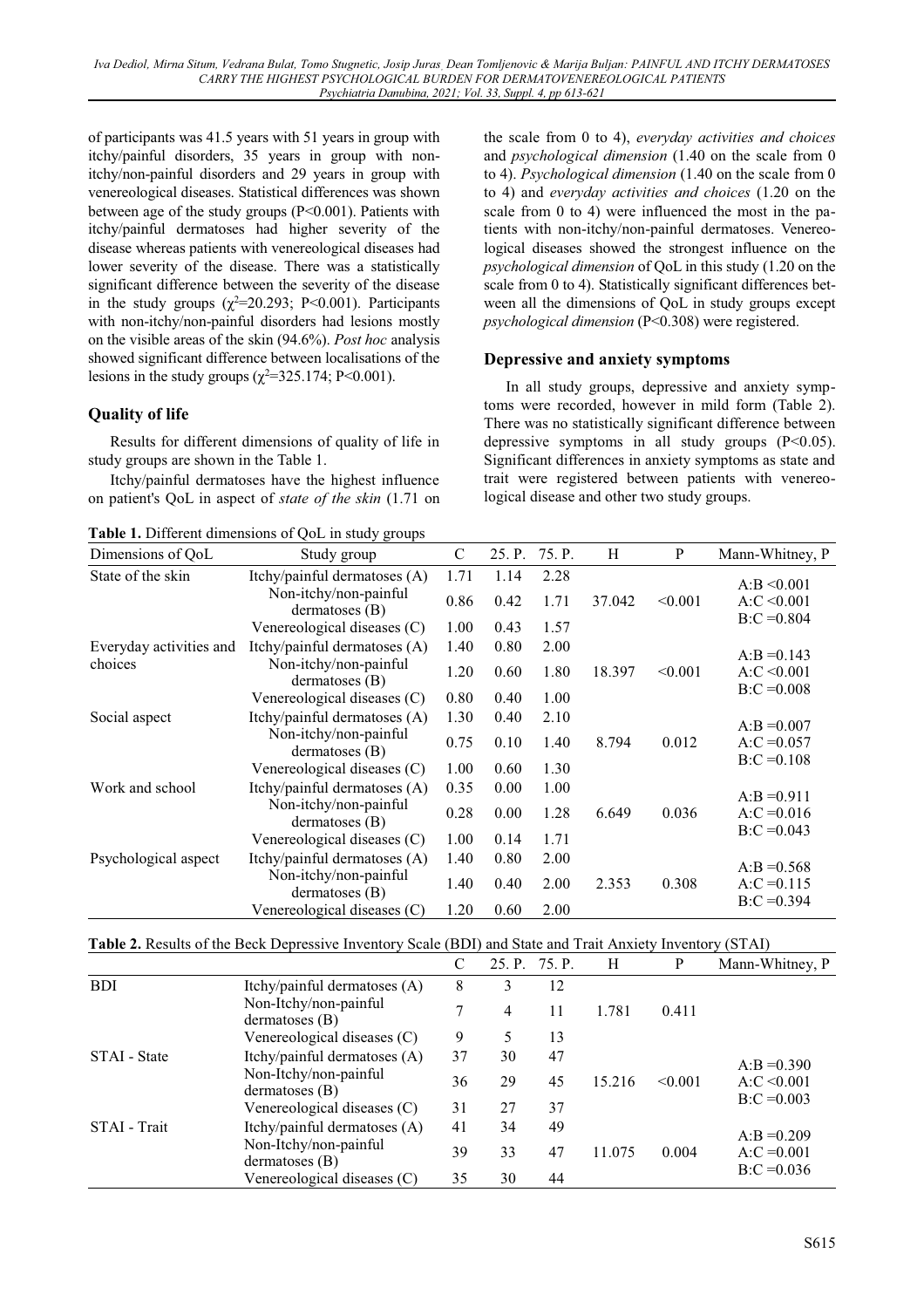Minimal depressive symptoms were registered in 78.7% of the participants. Serious depressive symptoms were recorded in 4.1% of patients, mostly in those with itchy/painful dermatoses. Post hoc analysis did not show significant differences between level of depressive symptoms in study groups (Pearsons  $\chi^2$ =12.512; P=0.051). According to gender distribution, women were more prone to mild, average or serious depressive symptoms, whereas male patients exhibited minimal depressive symptoms. Statistically significant differences were not recorded in the level of depressive symptoms between female and male patients (Pearsons  $\chi^2$ =2.815; P=0.421).

Thirty-one patients (11.5%) had high and very high state anxiety symptoms. High and very high anxiety symptoms as trait were recorded in 41 patients (15.6%). Very high symptoms of state anxiety were registered in 19 female participants as well as in 7 male participants. There were no significant differences between level of state anxiety symptoms in women and men  $(\chi^2=4.975$ P=0.174). Also, more women than men had high and very high trait anxiety symptoms. There was a significant difference between the level of trait anxiety symptoms in women and men ( $\chi^2$ =8.836, P=0.032).

#### *Age, intensity and localisation of the diseases in connection with quality of life, depressive and anxiety symptoms*

Patients with the most severe skin conditions had the highest influence of the disease on different dimensions of QoL: *state of the skin* (1.57 on the scale from 0 to 4), *everyday activities and choices* (1.60 on the scale from 0 to 4), *social aspect* (1.30 on the scale from 0 to 4) and *psychological aspect* (1.60 on the scale from 0 to 4) (Table 3).

Patients with severe skin conditions exhibited more depressive symptoms on the BDI scale (Table 3). Statistically significant differences were proven between severity of the skin lesions and different dimensions of QoL (P<0.05), except the *psychological* dimension  $(P<0.056)$ .

Participants with severe skin conditions were more depressed than the two other study groups  $(P<0.026)$ but there were no significant differences between severity of the skin lesions and anxiety symptoms as state and trait  $(P=0.238$  and  $P=0.276$ ). For patients with always exposed skin lesions the greatest influence of the disease was found in the *psychological dimension* of QoL (1.40 on the scale from 0 to 4), while for patients with never exposed skin lesions the greatest influence was on the *work and school aspect*  (1 on the scale from 0 to 4) (Table 4). Additionally, patients with never exposed skin lesions suffered from the most severe depressive symptoms (Table 4). State anxiety symptoms were higher in patients with always exposed skin lesions on the skin but trait anxiety symptoms were higher in patients with sometimes exposed lesions (Table 4).

**Table 3.** Influence of the intensity of the skin lesions on different dimensions of QoL, depressive symptoms on BDI scale and state and trait anxiety symptoms on STAI scale

|                                         | Intensity of the skin lesions | $\mathcal{C}$ |                | 25. P. 75. P. | Statistics |         |                 |
|-----------------------------------------|-------------------------------|---------------|----------------|---------------|------------|---------|-----------------|
|                                         |                               |               |                |               | H          | P       | Mann-Whitney, P |
| $DSQL - state of the$<br>skin           | Mild $(A)$                    | 1.14          | 0.43           | 1.71          |            |         | $A:B = 0.393$   |
|                                         | Average $(B)$                 | 1.14          | 0.57           | 1.71          | 15.242     | < 0.001 | $A:C = 0.001$   |
|                                         | Severe $(C)$                  | 1.57          | 0.85           | 2.14          |            |         | $B:C = 0.001$   |
|                                         | Mild $(A)$                    | 1.00          | 0.40           | 1.40          |            |         | $A:B = 0.476$   |
| DSQL-everyday<br>activities and choices | Average $(B)$                 | 0.80          | 0.40           | 1.40          | 20.408     | < 0.001 | $A: C = 0.003$  |
|                                         | Severe $(C)$                  | 1.60          | 0.80           | 2.20          |            |         | B:C < 0.001     |
|                                         | Mild $(A)$                    | 1.00          | 0.40           | 1.30          |            |         | $A:B = 0.080$   |
| $DSQL - social$ aspect                  | Average $(B)$                 | 0.80          | 0.00           | 1.30          | 23.215     | < 0.001 | $A:C = 0.016$   |
|                                         | Severe $(C)$                  | 1.30          | 0.60           | 2.30          |            |         | B:C < 0.001     |
|                                         | Mild $(A)$                    | 0.85          | 0.14           | 1.71          |            |         | $A:B = 0.026$   |
| DSQL - work and<br>school               | Average $(B)$                 | 0.28          | 0.00           | 1.00          | 8.120      | 0.017   | $A: C = 0.981$  |
|                                         | Severe $(C)$                  | 0.71          | 0.00           | 1.42          |            |         | $B:C = 0.013$   |
|                                         | Mild $(A)$                    | 1.00          | 0.60           | 2.00          |            |         |                 |
| $DSQL - psychological$                  | Average $(B)$                 | 1.20          | 0.60           | 2.00          | 5.769      | 0.056   |                 |
| aspect                                  | Severe $(C)$                  | 1.60          | 0.80           | 2.20          |            |         |                 |
|                                         | Mild $(A)$                    | 8             | $\overline{4}$ | 12            |            |         | $A:B = 0.623$   |
| <b>BDI</b>                              | Average $(B)$                 | 7             | $\mathfrak{Z}$ | 11            | 7.266      | 0.026   | $A: C = 0.072$  |
|                                         | Severe $(C)$                  | 10            | 4              | 15            |            |         | $B:C = 0.010$   |
| $STAI - state$                          | Mild $(A)$                    | 33            | 27             | 43            |            |         |                 |
|                                         | Average $(B)$                 | 35            | 29             | 43            | 2.873      | 0.238   |                 |
|                                         | Severe $(C)$                  | 35            | 29             | 45            |            |         |                 |
| $STAI - trait$                          | Mild $(A)$                    | 35            | 30             | 45            |            |         |                 |
|                                         | Average $(B)$                 | 39            | 32             | 47            | 2.575      | 0.276   |                 |
|                                         | Severe $(C)$                  | 38            | 33             | 48            |            |         |                 |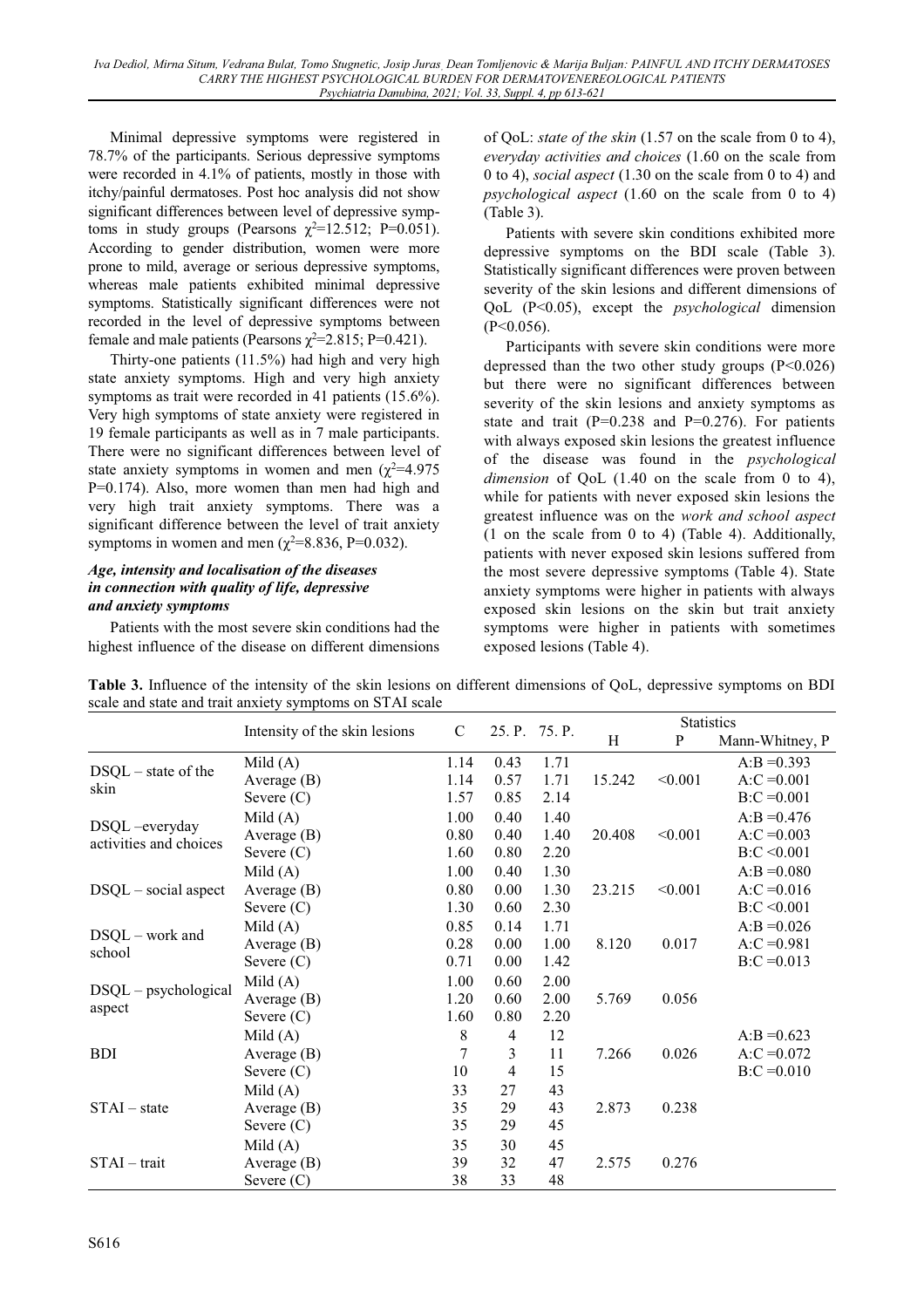|                                         | Localisation of skin lesions | Median 25. P. 75. P. |      |      | Z      | P            | Mann-Whitney, P |
|-----------------------------------------|------------------------------|----------------------|------|------|--------|--------------|-----------------|
| $DSQL -$<br>State of the skin           | Always exposed areas (A)     | 1.28                 | 0.64 | 2.00 |        |              | $A : B = 0.254$ |
|                                         | Sometimes exposed areas (B)  | 1.71                 | 0.71 | 2.28 | 12.540 | 0.002        | $A: C = 0.009$  |
|                                         | Never exposed area (C)       | 1.00                 | 0.43 | 1.57 |        |              | $B: C = 0.001$  |
|                                         | Always exposed areas (A)     | 1.20                 | 0.60 | 2.00 |        |              | $A : B = 0.587$ |
| DSQL-everyday<br>activities and choices | Sometimes exposed areas (B)  | 1.40                 | 0.60 | 1.60 | 16.597 | ${}_{0.001}$ | A: C < 0.001    |
|                                         | Never exposed area (C)       | 0.80                 | 0.40 | 1.00 |        |              | $B: C = 0.007$  |
|                                         | Always exposed areas (A)     | 0.90                 | 0.20 | 1.90 |        |              | $A : B = 0.328$ |
| $DSQL - social$ aspect                  | Sometimes exposed areas (B)  | 1.20                 | 0.40 | 2.30 | 1.257  | 0.533        | $A: C = 0.834$  |
|                                         | Never exposed area (C)       | 1.00                 | 0.60 | 1.30 |        |              | $B: C = 0.271.$ |
|                                         | Always exposed areas (A)     | 0.42                 | 0.00 | 1.28 |        |              | $A : B = 0.004$ |
| DSQL - work and                         | Sometimes exposed areas (B)  | 0.00                 | 0.00 | 0.57 | 14.619 | 0.001        | $A: C = 0.147$  |
| school                                  | Never exposed area (C)       | 1.00                 | 0.14 | 1.71 |        |              | B: C < 0.001    |
|                                         | Always exposed areas (A)     | 1.40                 | 0.60 | 2.60 |        |              | $A : B = 0.194$ |
| $DSQL - psychological$                  | Sometimes exposed areas (B)  | 1.30                 | 0.60 | 2.00 | 3.686  | 0.158        | $A: C = 0.080$  |
| aspect                                  | Never exposed area (C)       | 1.20                 | 0.60 | 2.00 |        |              | $B: C = 0.805$  |
|                                         | Always exposed areas (A)     | 7                    | 3    | 12   |        |              | $A : B = 0.504$ |
| <b>BDI</b>                              | Sometimes exposed areas (B)  | $8\,$                | 4    | 12   | 1.522  | 0.467        | $A: C = 0.231$  |
|                                         | Never exposed area (C)       | 9                    | 5    | 13   |        |              | $B: C = 0.799$  |
|                                         | Always exposed areas (A)     | 37                   | 30   | 46   |        |              | $A : B = 0.837$ |
| $STAI - state$                          | Sometimes exposed areas (B)  | 36                   | 31   | 46   | 14.913 | 0.001        | A: C < 0.001    |
|                                         | Never exposed area (C)       | 31                   | 27   | 37   |        |              | $B: C = 0.008$  |
|                                         | Always exposed areas (A)     | 39                   | 33   | 47   |        |              | $A : B = 0.492$ |
| $STAI - trait$                          | Sometimes exposed areas (B)  | 42                   | 34   | 51   | 10.025 | 0.007        | $A: C = 0.007$  |
|                                         | Never exposed area (C)       | 35                   | 30   | 44   |        |              | $B: C = 0.008$  |

**Table 4.** Influence of the localisation of skin lesions on different dimensions of QoL, depressive symptoms on BDI scale and anxiety symptoms (state and trait)

As shown in Table 4, significant differences between different dimensions of Qol and localisation on the skin, except *social* and *psychological* aspects of QoL were recorded. Participants with venereological diseases were less anxious as state and trait than two other study groups.

# **Correlations**

There were no significant correlations between ages of the participants, QoL, symptoms of depression and anxiety symptoms as state and trait  $(r<sub>S</sub><40.25)$ . Participants with severe skin lesions were not more depressed or anxious and did not have lower quality of life than those with less severe disease. There were statistical significant correlations between all dimensions of quality of life and symptoms of depression. Participants with lower quality of life were more depressed (rs  $\leq 0.25-0.4$ ; P < 0.001 and rs =  $\leq \pm 0.4-0.6$ , P<0.001) and anxious as state (P<0.108) and trait anxiety symptoms ( $r_s \leq 0.25$ , P<0.001).

# **DISCUSSION**

Quality of life and psychiatric comorbidities in dermatovenereological patients, with skin diseases like psoriasis, atopic dermatitis, hidradenitis supurativa, etc. have already been demonstrated, but quality of life and psychological burden between itchy/painful and nonitchy/non-painful skin diseases and venereological diseases are yet to be perused.

Quality of life of participants in this study was mildly influenced by the diseases with influence being the most pronounced in state of the skin and psychological aspect of QoL. Participants with itchy/painful dermatoses had expressed problems with physical aspects of their skin, everyday choices and activities and also psychological dimension. Jayaprakasam et al. also reported the biggest influence of the disease on state of the skin in psoriasis patients (2002). Patients with psoriasis were troubled mostly with pruritus and shedding scales (Ramsay & O'Reagan 1988). In other studies of patients with atopic dermatitis pruritus was also stressed as main factor influencing QoL (Chernyshov 2016). Wachholz et al. did not find great influence of having venous ulcer on patient's QoL but with the most influence on feelings and work and education as aspects of QoL which is in correlation with results of our study (2014). *Psychological dimension* of QoL was greatly affected in patients with non-itchy/non-painful and venereological diseases. Indeed, the *psychological dimension* was the only dimension of QoL from this study equally influenced by the diseases in all study groups. Other possible variables like patient's personality traits, perception of the disease and coping strategies may influence patient's *psychological dimension* but these factors were not assessed in this study. Other studies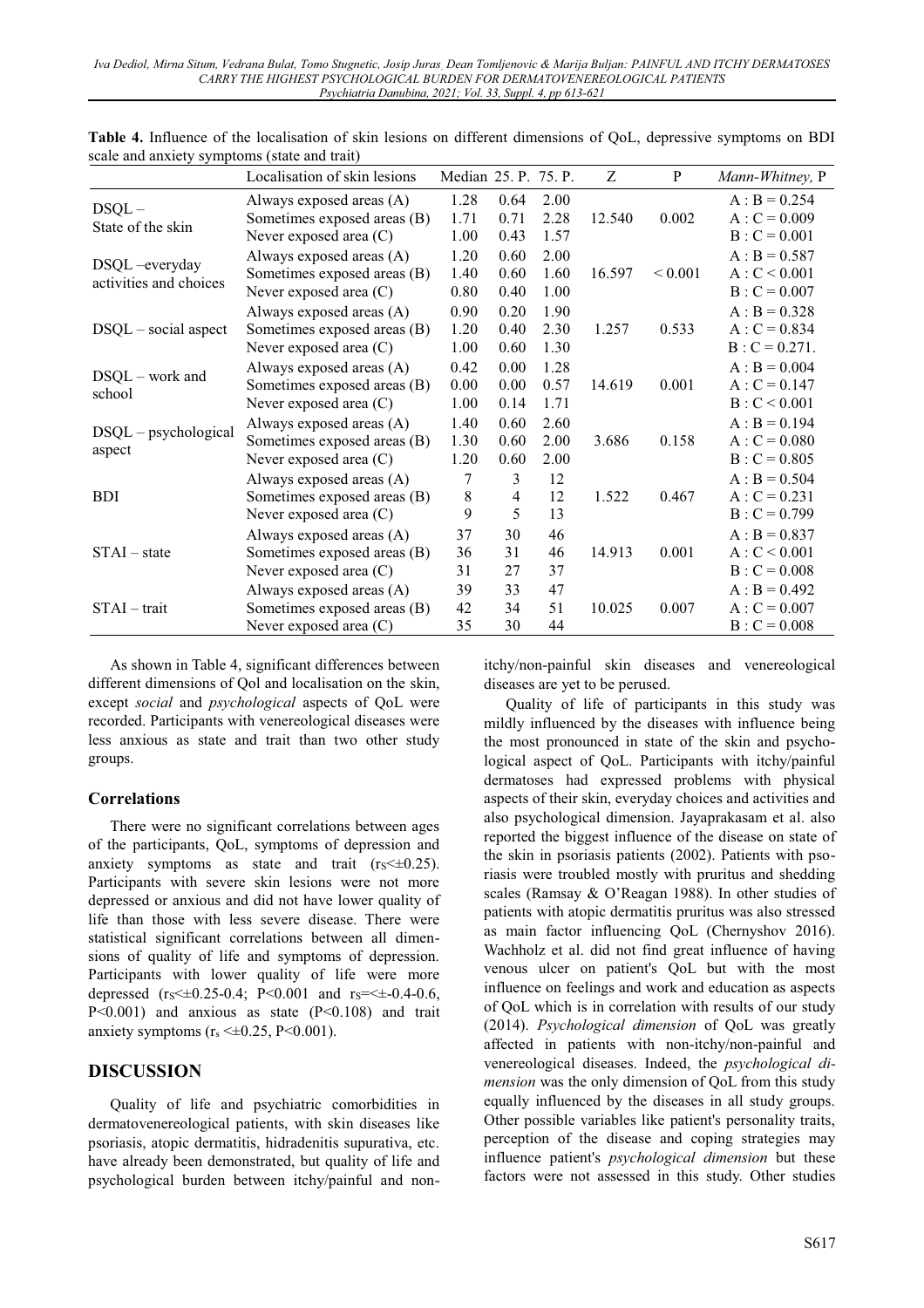including patients with acne, vitiligo and alopecia showed influence of the diseases on different dimensions of QoL including *psychological* dimension (Tanghetti et al. 2014, Kostopoulou et al. 2009, Hunt 2005).

Participants from this study showed depressive and anxiety symptoms in mild form, but 4.1% of participants had serious depressive symptoms, 11.5% had high and very high anxiety symptoms as state and 15.6% as trait. A multicentric study from 13 European countries among patients with common skin diseases emphasized significantly higher prevalence of depression (10.1% vs. 4.3%) and anxiety disorders (17.2% vs. 11.1%) compared to controls (Dalgard et al. 2015). Moreover patients with venous ulcers were the most depressed and patients with psoriasis and hand eczema were the most anxious (Dalgard et al. 2015). In our study patients with itchy/painful dermatoses also had the highest depressive and anxiety symptoms. In a study conducted by Noh et al. comparison of patients with atopic dermatitis and vitiligo was done and authors pointed that patients with atopic dermatitis are more anxious (Noh et al. 2013). Picardi et al. found prevalence of psychiatric comorbidity to be as high as 25.2% among outpatients, mostly with acne, alopecia, urticaria and pruritus (Picardi et al. 2000). In another study, Picardi et al. presented women as more depressed than men among patients with skin diseases, especially those who had skin lesions on their hands and face (2001). Female participants from our study were more depressed and anxious than men but without statistical difference, except women being more anxious in general as personality trait. Participants in all study groups were equally depressed but participants with venereological diseases were less anxious than two other study groups. There are only sporadic studies which analysed psychiatric comorbidities among patients with venereological diseases in the literature (Lvov 2011, Dediol et al. 2009, Drolet et al. 2011, Shi et al. 2012). A study which included patients with recurrent genital herpes simplex demonstrated 44% prevalence of psychiatric comorbidities, mostly hypochondriac and depressive symptoms (Lvov 2011). Drolet et al. recorded greatest negative impact of the disease on usual activities, pain/discomfort, and anxiety/depression, and on self-image, sexual activity, and partner issues and possible transmission among patients with anogenital warts (Drolet et al. 2011). In another study psychiatric comorbidity represented in 54.6% patients with anogenital warts, which was explained by China's conservative culture, so patients with anogenital warts feel shame and humiliation (Shi et al. 2012).

Participants in our study had the same influence on QoL and development of depressive as well as anxiety symptoms regardless of their age. It was demonstrated that dermatovenereological diseases, especially those chronic and recurrent ones, have greater influence on QoL in younger patients. One explanation is that the older patients possess good coping mechanisms and adaptation abilities. In study of Shah et al. QoL in older patients with different dermatoses and malignant skin tumours, there was no influence on patient's QoL but the intensity of the skin lesions had the impact on patient's OoL, which is similar to results of our study (Shah  $\&$ Coates 2006). Noh et al. in their study of psychological status in patients with atopic dermatitis and vitiligo did not find difference in influence of the diseases on QoL according to age, as well as the influence of the disease on expression of depression and anxiety symptoms (Noh et al. 2013). However, the older patients were less anxious in making social contacts (Noh et al. 2013).

In our patients with severe skin lesions, all dimensions of QoL, except *psychological* dimension, were significantly influenced. Participants in our study represent dermatovenereological patients whose severity of the disease does not influence their psychological status. Several studies showed similar results (Zacharie et al. 2002, Wahl et al. 2000, Gelfand et al. 2004, Kanikowska et al. 2009). However, few studies have shown opposite results (Fortune et al. 1997, Yang et al. 2005). In patients with acne severity of the disease is not proportional with the influence on patient's life in whom even minimal sign of acne diverse patient's QoL which make them change their make-up, clothes, choice of food and sexual behaviours (Hassan et al. 2009). In this study the subjective perception of patient's severity of the disease has not taken into account which has been shown as important fact, more than objective severity of the disease (Kostopoulou et al. 2009).

Results of this study showed influence of intensity of the diseases on patient's development of depressive symptoms, with no influence on development of anxiety symptoms. In literature patients with severe psoriasis and atopic dermatitis are more depressed (Dieris-Hirche 2009, Gupta et al. 1998) but patients with mild acne can also be depressed (Gupta & Gupta 1998, Gupta & Gupta 1998). Baldwin studied psychiatric comorbidities in patients with adult acne who had symptoms of average depression (Baldwin 2002). As well as results of this study other studies pointed atopic dermatitis as disease in which development of anxiety symptoms is not in relationship with severity of the disease (Dieris-Hirshe et al. 2009, Gupta & Gupta 2003). Additionally part of the studies confirm that for vitiligo patients (Sampogna et al. 2008).

Participants of this study with skin lesions on always exposed areas had the most influence on *psychological dimension* on QoL. Visibility of skin lesion is a strong shot to patients with skin diseases. Perception of other people and their reactions to patients implicate patient's perception and self-image about themselves. Especially today in modern world, when appearance and body layout is emphasised, wrong picture of perfect face/body is obtruded. In study by Krueger et al. QoL in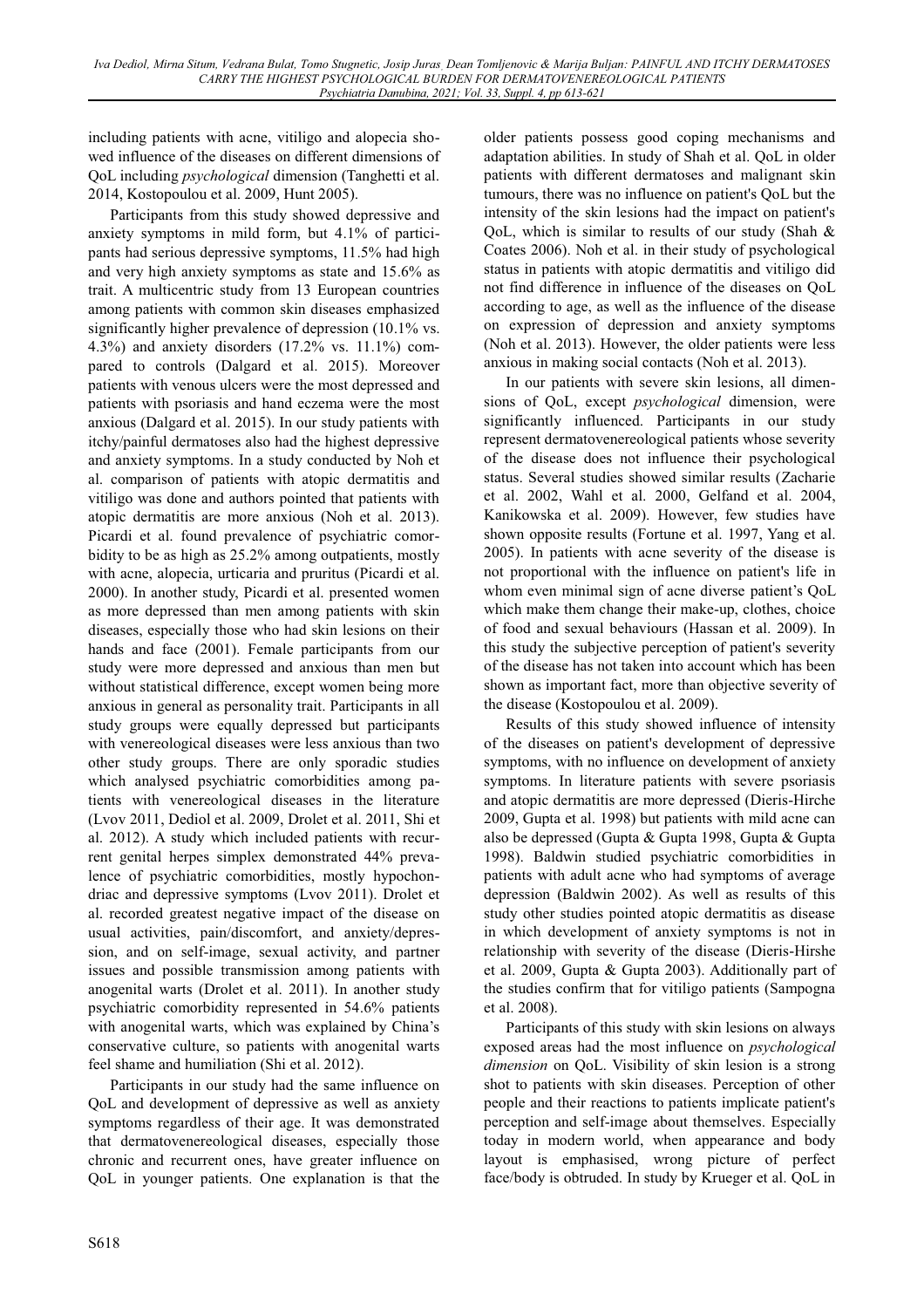patients with psoriatic lesions on hands was influenced the most (Krueger et al. 2000). Peuvrel et al. measured QoL in patients with lesions of acne, rosacea and scars on face, before and after the education of how to use corrective cosmetics, anyway they recorded better QoL after the education, even if the QoL was not so poor (Peuvrel 2012). As mentioned before, results on patients with vitiligo are controversial (Ongenae et al. 2005; Schmid-Ott et al. 2007; Tanioka et al. 2010; Linthorst Homan et al. 2009). *State of the skin* as aspect of QoL was mostly influenced by participants with sometimes exposed areas. We can assume participants with sometimes exposed areas do not have already developed coping mechanisms as participants with always exposed lesions, therefore when they expose their lesions, they feel embarrassed. Patients with venereological diseases from this study had the biggest influence on *work and school* as aspect of QoL which can be explained by absence from work/school because of long treatment or recurrences of the disease.

Patients with venereological diseases were also most depressed, patients with always exposed skin lesions were the most anxious as state and patients with sometimes exposed skin lesions were anxious as trait. Authors Brajac et al. confirmed more anxiety symptoms as trait in patients with alopecia comparing to controls, with the biggest anxiety in patients with a recurrent disease (2003). In this study patients with poor QoL were more depressed and more anxious as state and trait. Such findings are in correlation with other studies (Gupta et al. 1998, Devrimci-Ozguven et al. 2000; Dowlatshahi et al. 2014). In study on 2136 patients with dermatological diseases poor QoL in correlation with psychiatric comorbidities, no matter how severe skin lesions were, was presented (Sampogna et al. 2004). Group of authors presented study involving 4010 dermatological patients from all over Europe, in which they emphasised influence on functional aspect of Qol in patients with itchy/painful skin diseases like chronic venous ulcer, hidradenitis suppurativa and autoimmune bulous diseases. Furthermore symptoms of depression and anxiety were experienced by participants with non-itchy/non-painful skin diseases like acne, alopecia and urticaria (Balieva et al. 2017). Results from this study show similar deduction. Poor Qol and highest symptoms of depression were recognised in participants with the most severe skin diseases moreover the most anxious one were participants with always exposed skin lesions.

## **Limitations**

We have to take into consideration that participants in this study groups were not randomized thereby the age distribution, intensity and localisations of the skin lesions varied in every study group, which influenced results of the study. Most participants with severe skin lesions were in study group with itchy/painful dermatoses and participants with always exposed lesions were common in study group with non-itchy/non-painful dermatoses.

## **CONCLUSIONS**

Poor quality of life and psychological burden in patients with dermatovenereological diseases represents a disability of these patients. It is essential to recognise subgroups of dermatovenereological patients whose treatment approach should be interdisciplinary. Our study pointed to patients with itchy/painful dermatoses with poor QoL and depressive symptoms as well as patients with non-itchy/non-painful dermatoses with symptoms of anxiety. Further studies are needed to detect psychosocial needs of patients with venereological diseases.

## *Acknowledgements:*

We would like to thank Maja Vurnek Zivkovic, PhD, psychologist, who contributed in creating ideas for this study and participated in building our knowledge in use of psychological questionnaires.

#### *Conflict of interest: None to declare.*

## *Contribution of individual authors:*

- Iva Dediol, Mirna Situm, *Vedrana* Bulat, Tomo Stugnetic, Josip Juras & *Marija* Buljan equally contributed to designing the study, literature searches, collecting data, statistical analyses, interpretation of data and manuscript writing.
- Dean Tomljenovic contributed to literature searches, interpretation of data and manuscript writing.

## **References**

- *1. Aktan S, Ozmen E, Sanli B: Anxiety, depression, and nature of acne vulgaris in adolescents. Int J Dermatol 2000; 39:354-357*
- *2. Anderson RT, Rajagopalan R: Development and validation of a quality of life instrument for cutaneous diseases. J Am Acad Dermatol 1997; 37:41-50*
- *3. Baldwin HE: The interaction between acne vulgaris and the psyche. Cutis 2002; 70:133-139*
- *4. Balieva F, Kupfer J, Lien L, et al.: The burden of common skin diseases assessed with the EO5DTM a European multicentre study in 13 countries. Br J Dermatol 2017; 176:1170-1178*
- *5. Beck A, Steer, RA, Brown GK: Beck Depression Inventory-second edition manual. San Antonio (TX): The Psychological Corporation, 1996*
- *6. Beck AT, Ward CH, Mendelson M, Mock J, Erbaugh J: An inventory for measuring depression. Arch Gen Psychiatry 1961; 4:561-71*
- *7. Brajac I, Tkalcic M, Dragojevic DM, Gruber F: Roles of stress, stress perception and trait-anxiety in the onset and course of alopecia areata. J Dermatol 2003; 30:871-878*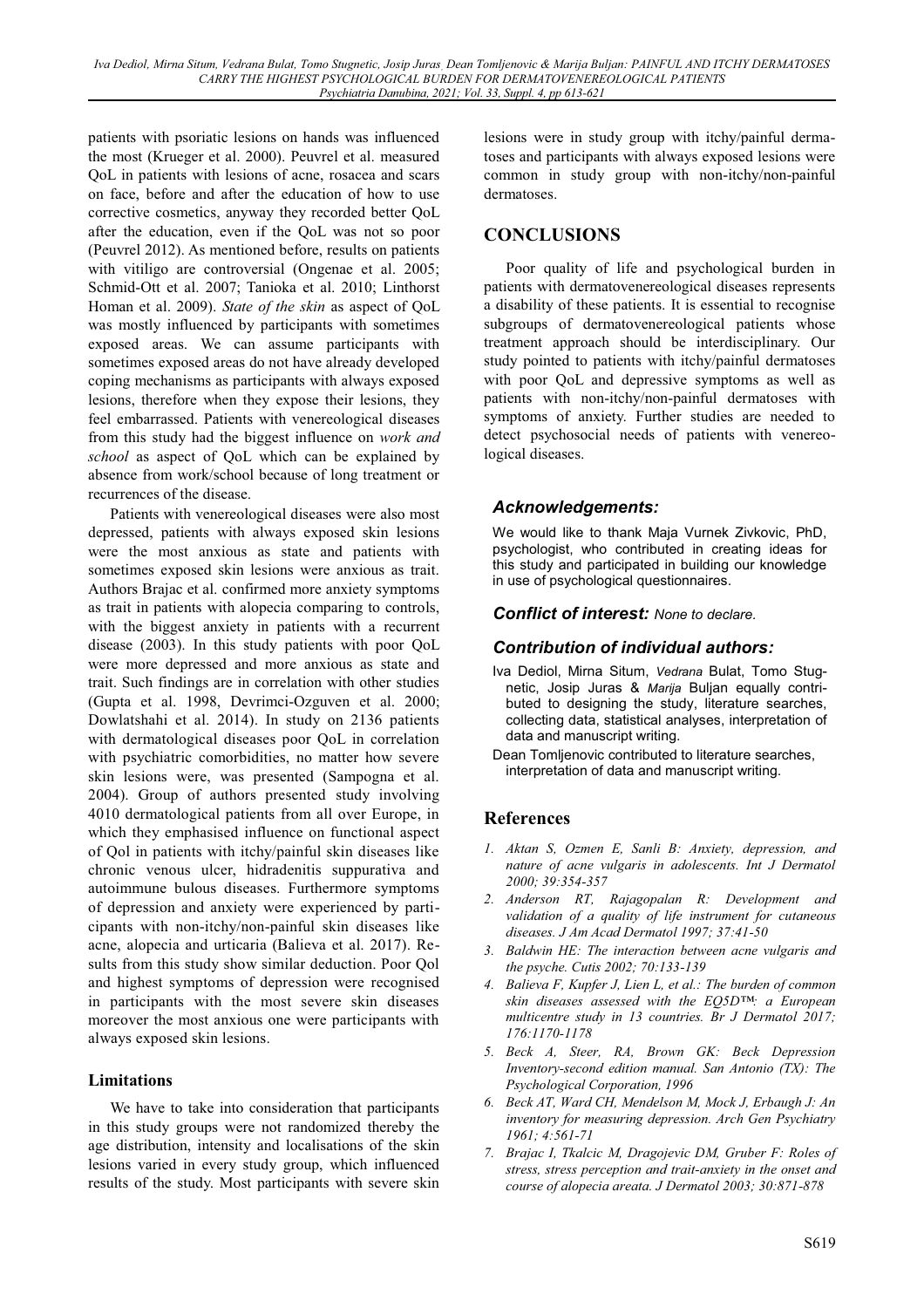- *8. Chernyshov PV: Health related quality of life in adult atopic dermatitis and psoriatic patients matched by disease severity. G Ital Dermatol Venereol 2016; 1581:37-43*
- *9. Coping and Adaptation. In: Psychological Approaches to Dermatology (Papadopoulos L, Bor R, eds), 1st edn. Leicester: BPS Books, 1999; 23-30*
- *10. Dalgard FJ, Gieler U, Tomas-Aragones L, et al. The psychological burden of skin diseases: A cross – sectional multicentric study among dermatological Out-patients in 13 European countries. J Investig Dermatol 2015; 135: 984-991*
- *11. Dediol I, Buljan M, Vurnek-Zivkovic M, Bulat V, SItum M, Cubrilovic Z. Psychological burden of anogenital warts. J Eur Acad Dermatol Venereol 2009; 23: 1035-1038*
- *12. Devrimci-Ozguven H, Kundakci TN, Kumbasar H, Boyvat A. The depression, anxiety, life satisfaction and affective expression levels in psoriasis patients. J Eur Acad Dermatol Venereol 2000; 14:267-271*
- *13. Dieris-Hirche J, Gieler U, Kupfer JP, Milch WE. Suicidal ideation, anxiety and depression in adult patients with atopic dermatitis. Hautarzt 2009; 60:641-646*
- *14. Dowlatshahi EA, Wakkee M, Arends LR, Nijsten T. The prevalence and odds of depressive symptoms and clinical depression in psoriasis patients: a systematic review and meta-analysis. J Invest Dermatol 2014; 134:1542-1551*
- *15. Drolet M, Brisson M, Maunsell E, et al. The impact of anogenital warts on health-related quality of life: a 6-month prospective study. Sex Transm Dis 2011; 38:949-956*
- *16. Facts about skin disease: causes and prevalence. In: Understanding Skin Problems (Papadopoulos L, Waler C, eds), 1st edn. Chichester: John Wiley & Sons, 2003; 19-26*
- *17. Fortune DG, Main CJ, O'Sullivan TM, Griffiths CE. Quality of life in patients with psoriasis: the contribution of clinical variables and psoriasis-specific stress. Br J Dermatol 1997; 137:755-760*
- *18. Gelfand JM, Feldman SR, Stern RS, Thomas J, Rolstad T, Margolis DJ. Determinants of quality of life in patients with psoriasis: a study from the US population. J Am Acad Dermatol 2004; 51:704-708*
- *19. Gupta MA, Gupta AK, Watteel GN: Perceived deprivation of social touch in psoriasis is associated with greater psychologic morbidity: an index of the stigma experience in dermatologic disorders Cutis 1998; 61: 339-342*
- *20. Gupta MA & Gupta AK: Depression and suicidal ideation in dermatology patients with acne, alopecia areata, atopic dermatitis and psoriasis. Br J Dermatol 1998; 139:846-850*
- *21. Gupta MA & Gupta AK: Psychiatric and psychological co-morbidity in patients with dermatologic disorders: epidemiology and management. Am J Clin Dermatol 2003; 4: 833-842*
- *22. Gupta MA & Gupta AK: The psychological comorbidity in acne. Clin Dermatol 2001; 19:360-363*
- *23. Hassan J, Grogan S, Clark-Carter D, Richards H, Yates VM. The individual health burden of acne: appearancerelated distress in male and female adolescents and adults with back, chest and facial acne. J Health Psychol 2009; 14: 1105-1118*
- *24. Hay RJ, Johns NE, Williams HC et al. The global burden of skin disease in 2010: an analysis of the prevalence and impact of skin conditions. J Invest Dermatol 2014; 134: 1527-1534*
- *25. Hunt N, McHale S. The psychological impact of alopecia. BMJ 2005; 331: 951-953*
- *26. Jayaprakasam A, Darvay A, Osborne G, McGibbon D: Comparison of assessments of severity and quality of life in cutaneous disease. Clin Exp Dermatol 2002; 27:306-308*
- *27. Kanikowska A, Kramer L, Pawlaczyk M: Quality of life in Polish patients with psoriasis. J Eur Acad Dermatol Venereol 2009; 23: 92-93*
- *28. Khalid J, Malik J, Musharraf S. Role of family support in body image satisfaction and psychological distress among patients with dermatology issues. Primary Health Care; doi: 10.7748/phc.2018.e1351*
- *29. Kostopoulou P, Jouary T, Quintard B, et al. Objective vs. subjective factors in the psychological impact of vitiligo: the experience from a French referral centre. Br J Dermatol 2009; 161: 128-133*
- *30. Kostopoulou P, Jouary T, Quintard B, Ezzedine K, Marques S, Boutchnei S, et al. Objective vs. subjective*  factors in the psychological impact of vitiligo: the *experience from a French referral centre. Br J Dermatol 2009; 161: 128-133*
- *31. Krueger GG, Feldman SR, Camisa C, et al.: Two considerations for patients with psoriasis and their clinicians: what defines mild, moderate, and severe psoriasis? What constitutes a clinically significant improvement when treating psoriasis? J Am Acad Dermatol 2000; 43:281-285*
- *32. Linthorst Homan MW, Spuls PI, de Korte J, Bos JD, Sprangers MA, van der Veen JP. The burden of vitiligo: patient characteristics associated with quality of life. J Am Acad Dermatol 2009; 61: 411-420*
- *33. Lvov AN. Psychosmatic aspects of herpes recidivicus genitalis. Acta Dermato-Venerol 2011; 91: 230-231*
- *34. Matusiak L, Szepietowski J: Stigmatization in Dermatology. Acta Dermato-Venerologica 2011; 91:222*
- *35. Noh S, Kim M, Park CO, Hann SK, Oh SH: Comparison of the psychological impacts of asymptomatic and symptomatic cutaneous diseases: vitiligo and atopic dermatitis. Ann Dermatol 2013; 25:454-461*
- *36. Ongenae K, Dierckxsens L, Brochez L, van Geel N, Naeyaert JM. Quality of life and stigmatization profile in a cohort of vitiligo patients and effect of the use of camouflage. Dermatology 2005; 210: 279-285*
- *37. Pearl RL, Wan MT, Takeshita J, et al.: Stigmatizing attitudes toward persons with psoriasis among laypersons and medical students. J Am Acad Dermatol 2019; 80:1556-1563*
- *38. Peuvrel L, Quereux G, Brocard A, et al. Evaluation of quality of life after a medical corrective make-up lesson in patients with various dermatoses. Dermatology 2012; 224: 374-380*
- *39. Picardi A, Abeni D, Melchi CF, Puddu P, Pasquini P. Psychiatric morbidity in dermatological outpatients: an issue to be recognized. Br J Dermatol 2000; 143: 983-991*
- *40. Picardi A, Abeni D, Melchi CF, Puddu P, Pasquini P: Psychiatric morbidity in dermatological outpatients: an issue to be recognized. Br J Dermatol 2000; 143:983-991*
- *41. Picardi A, Abeni D, Renzi C, Braga M, Puddu P, Pasquini P. Increased psychiatric morbidity in female outpatients with skin lesions on visible parts of the body. Acta Derm Venereol 2001; 81: 410-414*
- *42. Ramsay B, O'Reagan M. A survey of the social and psychological effects of psoriasis. Br J Dermatol 1988; 118: 195-201*
- *43. Sampogna F, Raskovic D, Guerra L, et al. Identification of categories at risk for high quality of life impairment in patients with vitiligo. Br J Dermatol 2008; 159: 351-9*